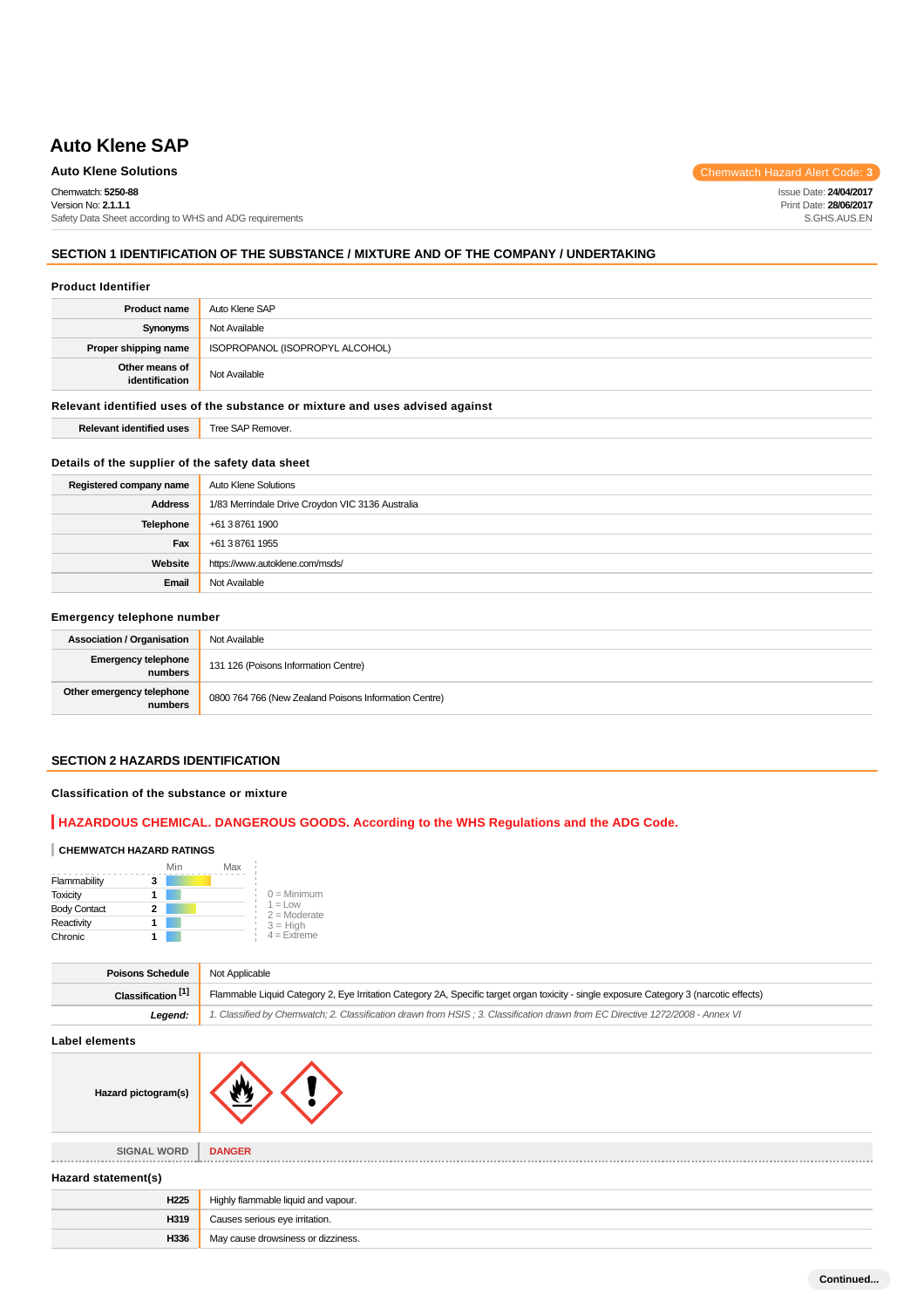**Auto Klene SAP**

| <b>AUH019</b> | May form explosive peroxides |
|---------------|------------------------------|
|               |                              |

| <b>Precautionary statement(s) Prevention</b> |                                                                                   |  |
|----------------------------------------------|-----------------------------------------------------------------------------------|--|
| P210                                         | Keep away from heat/sparks/open flames/hot surfaces. - No smoking.                |  |
| P <sub>271</sub>                             | Use only outdoors or in a well-ventilated area.                                   |  |
| P <sub>240</sub>                             | Ground/bond container and receiving equipment.                                    |  |
| P <sub>241</sub>                             | Use explosion-proof electrical/ventilating/lighting/intrinsically safe equipment. |  |
| P242                                         | Use only non-sparking tools.                                                      |  |
| P243                                         | Take precautionary measures against static discharge.                             |  |
| P <sub>261</sub>                             | Avoid breathing mist/vapours/spray.                                               |  |

#### **Precautionary statement(s) Response**

| P370+P378      | In case of fire: Use alcohol resistant foam or normal protein foam for extinction.                                               |  |
|----------------|----------------------------------------------------------------------------------------------------------------------------------|--|
| P305+P351+P338 | IF IN EYES: Rinse cautiously with water for several minutes. Remove contact lenses, if present and easy to do. Continue rinsing. |  |
| P312           | Call a POISON CENTER or doctor/physician if you feel unwell.                                                                     |  |
| P337+P313      | If eye irritation persists: Get medical advice/attention.                                                                        |  |
| P303+P361+P353 | IF ON SKIN (or hair): Remove/Take off immediately all contaminated clothing. Rinse skin with water/shower.                       |  |
| P304+P340      | IF INHALED: Remove victim to fresh air and keep at rest in a position comfortable for breathing.                                 |  |

#### **Precautionary statement(s) Storage**

| P403+P235 | 2t∩rc<br>. Keep cool.<br>-ventilated place.<br>14/21<br>$.7$ we $\sim$ |  |
|-----------|------------------------------------------------------------------------|--|
| P405      | $-1.7$<br>'ur                                                          |  |

#### **Precautionary statement(s) Disposal**

**P501** Dispose of contents/container in accordance with local regulations.

## **SECTION 3 COMPOSITION / INFORMATION ON INGREDIENTS**

#### **Substances**

See section below for composition of Mixtures

## **Mixtures**

| <b>CAS No</b> | %[weight] | Name                                       |  |
|---------------|-----------|--------------------------------------------|--|
| 67-63-0       | >60       | isopropanol                                |  |
|               | balance   | Ingredients determined not to be hazardous |  |

## **SECTION 4 FIRST AID MEASURES**

#### **Description of first aid measures**

| <b>Eye Contact</b>  | If this product comes in contact with the eyes:<br>• Wash out immediately with fresh running water.<br>Ensure complete irrigation of the eye by keeping eyelids apart and away from eye and moving the eyelids by occasionally lifting the upper and lower lids.<br>► Seek medical attention without delay; if pain persists or recurs seek medical attention.<br>► Removal of contact lenses after an eye injury should only be undertaken by skilled personnel.                                                                                                                                                                                                |
|---------------------|------------------------------------------------------------------------------------------------------------------------------------------------------------------------------------------------------------------------------------------------------------------------------------------------------------------------------------------------------------------------------------------------------------------------------------------------------------------------------------------------------------------------------------------------------------------------------------------------------------------------------------------------------------------|
| <b>Skin Contact</b> | If skin contact occurs:<br>Inmediately remove all contaminated clothing, including footwear.<br>Flush skin and hair with running water (and soap if available).<br>▶ Seek medical attention in event of irritation.                                                                                                                                                                                                                                                                                                                                                                                                                                              |
| Inhalation          | If fumes or combustion products are inhaled remove from contaminated area.<br>Lay patient down. Keep warm and rested.<br>► Prostheses such as false teeth, which may block airway, should be removed, where possible, prior to initiating first aid procedures.<br>▶ Apply artificial respiration if not breathing, preferably with a demand valve resuscitator, bag-valve mask device, or pocket mask as trained. Perform CPR if<br>necessary.<br>Transport to hospital, or doctor.                                                                                                                                                                             |
| Ingestion           | If swallowed do <b>NOT</b> induce vomiting.<br>If vomiting occurs, lean patient forward or place on left side (head-down position, if possible) to maintain open airway and prevent aspiration.<br>Observe the patient carefully.<br>٠<br>► Never give liquid to a person showing signs of being sleepy or with reduced awareness; i.e. becoming unconscious.<br>• Give water to rinse out mouth, then provide liquid slowly and as much as casualty can comfortably drink.<br>$\cdot$ Seek medical advice.<br>If spontaneous vomiting appears imminent or occurs, hold patient's head down, lower than their hips to help avoid possible aspiration of vomitus. |

#### **Indication of any immediate medical attention and special treatment needed**

Any material aspirated during vomiting may produce lung injury. Therefore emesis should not be induced mechanically or pharmacologically. Mechanical means should be used if it is considered necessary to evacuate the stomach contents; these include gastric lavage after endotracheal intubation. If spontaneous vomiting has occurred after ingestion, the patient should be monitored for difficult breathing, as adverse effects of aspiration into the lungs may be delayed up to 48 hours.

For acute or short term repeated exposures to isopropanol:

▶ Rapid onset respiratory depression and hypotension indicates serious ingestions that require careful cardiac and respiratory monitoring together with immediate intravenous access. Rapid absorption precludes the usefulness of emesis or lavage 2 hours post-ingestion. Activated charcoal and cathartics are not clinically useful. Ipecac is most useful when given 30 mins.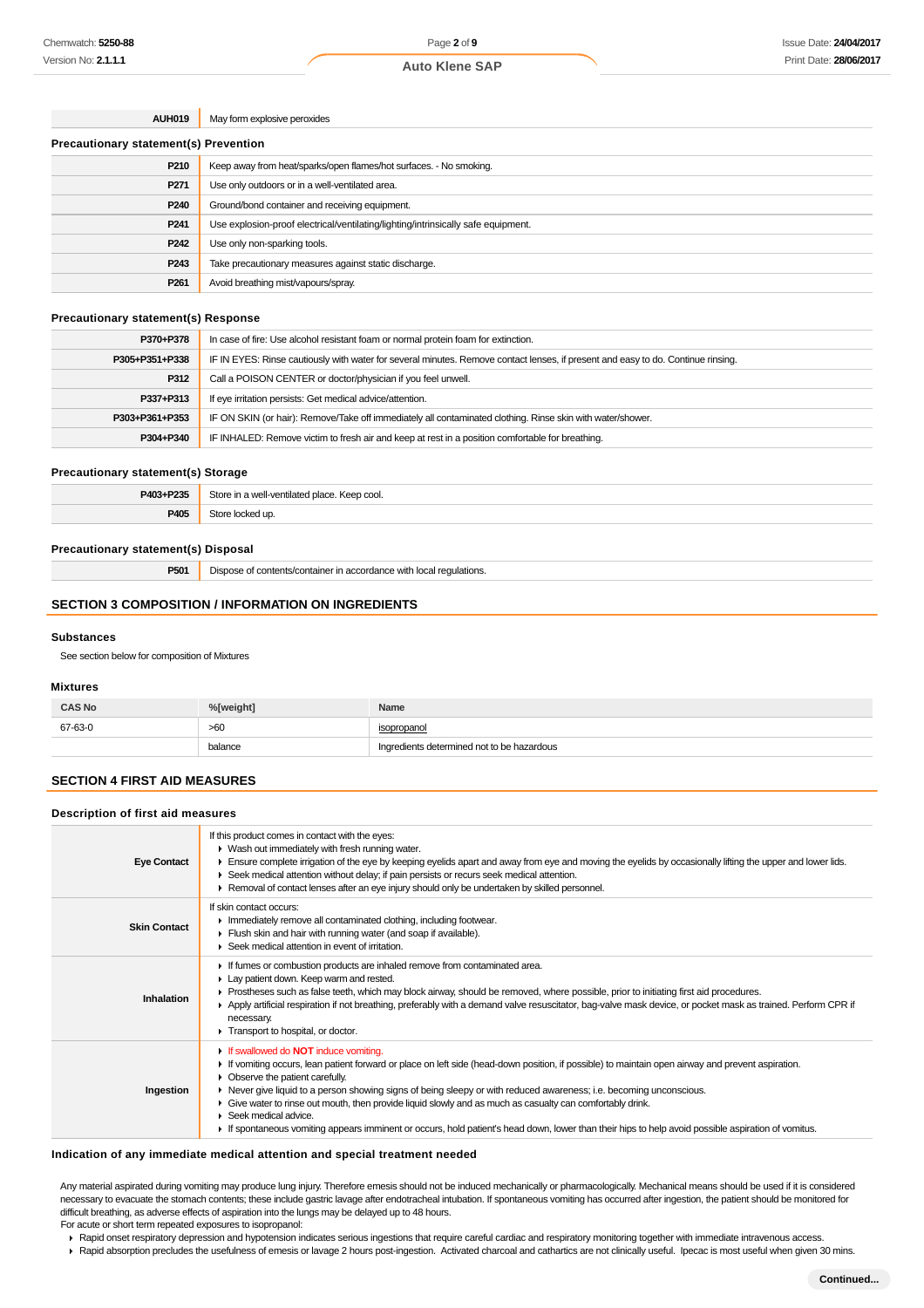- post-ingestion.
- ▶ There are no antidotes.
- Management is supportive. Treat hypotension with fluids followed by vasopressors.
- Watch closely, within the first few hours for respiratory depression; follow arterial blood gases and tidal volumes.
- Ice water lavage and serial haemoglobin levels are indicated for those patients with evidence of gastrointestinal bleeding.

# **SECTION 5 FIREFIGHTING MEASURES**

#### **Extinguishing media**

- Alcohol stable foam.
- Dry chemical powder.
- BCF (where regulations permit).
- Carbon dioxide. Water spray or fog - Large fires only.

## **Special hazards arising from the substrate or mixture**

| <b>Fire Incompatibility</b>    | Avoid contamination with oxidising agents i.e. nitrates, oxidising acids, chlorine bleaches, pool chlorine etc. as ignition may result                                                                                                                                                                                                                                                                                                                                                                                                                                                                 |
|--------------------------------|--------------------------------------------------------------------------------------------------------------------------------------------------------------------------------------------------------------------------------------------------------------------------------------------------------------------------------------------------------------------------------------------------------------------------------------------------------------------------------------------------------------------------------------------------------------------------------------------------------|
| <b>Advice for firefighters</b> |                                                                                                                                                                                                                                                                                                                                                                                                                                                                                                                                                                                                        |
| <b>Fire Fighting</b>           | Alert Fire Brigade and tell them location and nature of hazard.<br>• May be violently or explosively reactive.<br>$\triangleright$ Wear breathing apparatus plus protective gloves in the event of a fire.<br>► Prevent, by any means available, spillage from entering drains or water course.<br>Consider evacuation (or protect in place).<br>Fight fire from a safe distance, with adequate cover.<br>If safe, switch off electrical equipment until vapour fire hazard removed.                                                                                                                   |
| <b>Fire/Explosion Hazard</b>   | Liquid and vapour are highly flammable.<br>Severe fire hazard when exposed to heat, flame and/or oxidisers.<br>▶ Vapour may travel a considerable distance to source of ignition.<br>Heating may cause expansion or decomposition leading to violent rupture of containers.<br>On combustion, may emit toxic fumes of carbon monoxide (CO).<br>Combustion products include:<br>carbon dioxide (CO2)<br>other pyrolysis products typical of burning organic material.<br><b>WARNING:</b> Long standing in contact with air and light may result in the formation<br>of potentially explosive peroxides. |
| <b>HAZCHEM</b>                 | $-2YE$                                                                                                                                                                                                                                                                                                                                                                                                                                                                                                                                                                                                 |

## **SECTION 6 ACCIDENTAL RELEASE MEASURES**

## **Personal precautions, protective equipment and emergency procedures**

See section 8

## **Environmental precautions**

See section 12

## **Methods and material for containment and cleaning up**

| <b>Minor Spills</b> | ▶ Remove all ignition sources.<br>$\triangleright$ Clean up all spills immediately.<br>Avoid breathing vapours and contact with skin and eyes.<br>$\triangleright$ Control personal contact with the substance, by using protective equipment.<br>• Contain and absorb small quantities with vermiculite or other absorbent material.<br>$\triangleright$ Wipe up.<br>Collect residues in a flammable waste container. |
|---------------------|------------------------------------------------------------------------------------------------------------------------------------------------------------------------------------------------------------------------------------------------------------------------------------------------------------------------------------------------------------------------------------------------------------------------|
| <b>Major Spills</b> | $\triangleright$ Clear area of personnel and move upwind.<br>Alert Fire Brigade and tell them location and nature of hazard.<br>• May be violently or explosively reactive.<br>▶ Wear breathing apparatus plus protective gloves.<br>• Prevent, by any means available, spillage from entering drains or water course.<br>Consider evacuation (or protect in place).<br>No smoking, naked lights or ignition sources.  |

Personal Protective Equipment advice is contained in Section 8 of the SDS.

# **SECTION 7 HANDLING AND STORAGE**

| Precautions for safe handling |                                                                                                                                                                                                                                                                                                                                                                                                                                                                                                                                                                                                                                                                                                                                                                                                                                                                                                                                                                    |  |  |  |
|-------------------------------|--------------------------------------------------------------------------------------------------------------------------------------------------------------------------------------------------------------------------------------------------------------------------------------------------------------------------------------------------------------------------------------------------------------------------------------------------------------------------------------------------------------------------------------------------------------------------------------------------------------------------------------------------------------------------------------------------------------------------------------------------------------------------------------------------------------------------------------------------------------------------------------------------------------------------------------------------------------------|--|--|--|
| Safe handling                 | Containers, even those that have been emptied, may contain explosive vapours.<br>Do NOT cut, drill, grind, weld or perform similar operations on or near containers.<br><b>DO NOT</b> allow clothing wet with material to stay in contact with skin<br>The substance accumulates peroxides which may become hazardous only if it evaporates or is distilled or otherwise treated to concentrate the peroxides. The<br>substance may concentrate around the container opening for example.<br>Purchases of peroxidisable chemicals should be restricted to ensure that the chemical is used completely before it can become peroxidised.<br>A responsible person should maintain an inventory of peroxidisable chemicals or annotate the general chemical inventory to indicate which chemicals are<br>subject to peroxidation. An expiration date should be determined. The chemical should either be treated to remove peroxides or disposed of before this date. |  |  |  |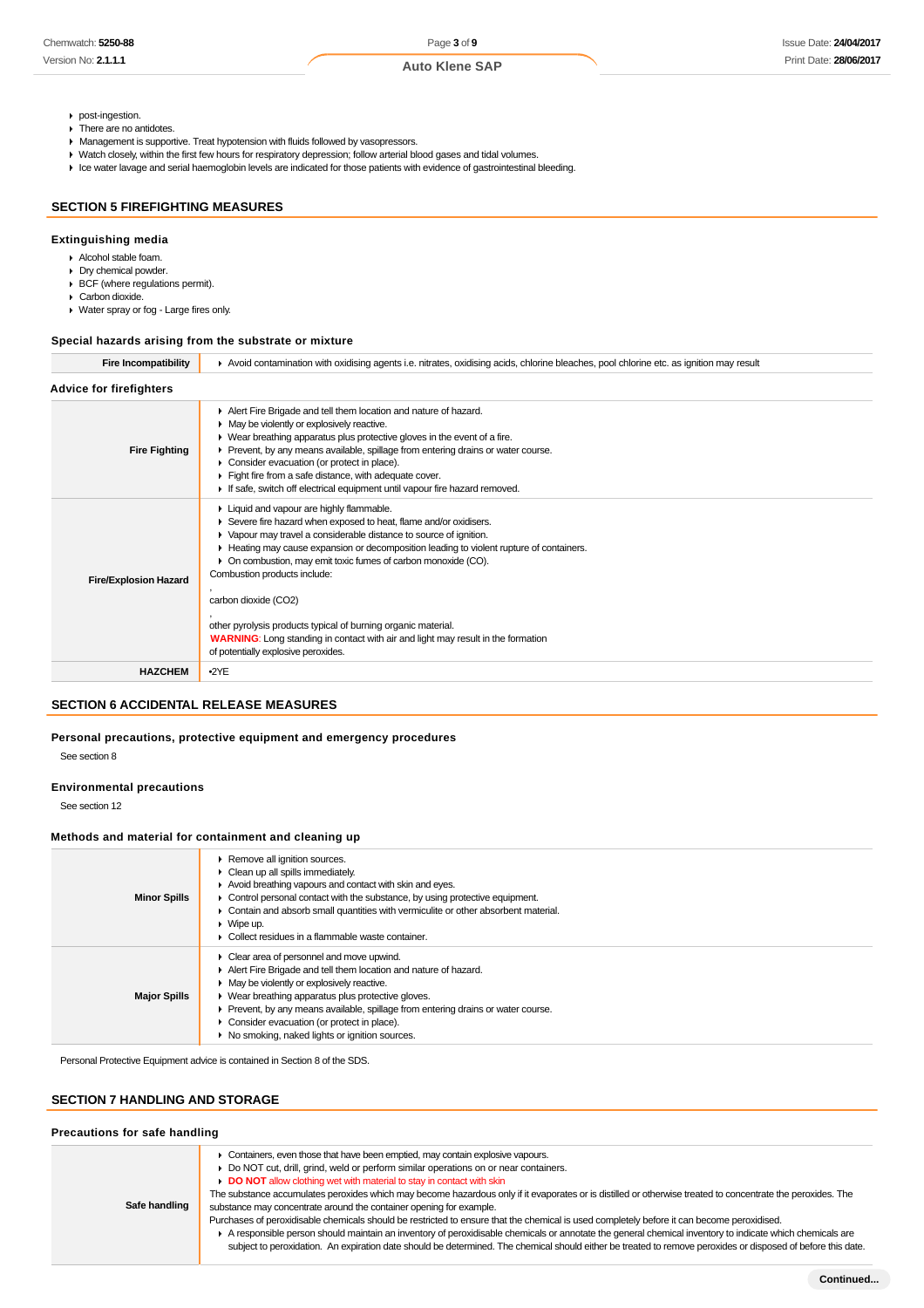|                   | • The person or laboratory receiving the chemical should record a receipt date on the bottle. |
|-------------------|-----------------------------------------------------------------------------------------------|
|                   | Avoid all personal contact, including inhalation.                                             |
|                   | • Wear protective clothing when risk of exposure occurs.                                      |
|                   | $\blacktriangleright$ Use in a well-ventilated area.                                          |
|                   | ▶ Prevent concentration in hollows and sumps.                                                 |
|                   | DO NOT enter confined spaces until atmosphere has been checked.                               |
|                   | Avoid smoking, naked lights, heat or ignition sources.                                        |
|                   | ▶ When handling, DO NOT eat, drink or smoke.                                                  |
|                   | Store in original containers in approved flame-proof area.                                    |
| Other information | • No smoking, naked lights, heat or ignition sources.                                         |
|                   | DO NOT store in pits, depressions, basements or areas where vapours may be trapped.           |
|                   | ▶ Keep containers securely sealed.                                                            |
|                   | Store away from incompatible materials in a cool, dry well ventilated area.                   |
|                   | ▶ Protect containers against physical damage and check regularly for leaks.                   |
|                   | • Observe manufacturer's storage and handling recommendations contained within this SDS.      |
|                   |                                                                                               |
|                   |                                                                                               |

## **Conditions for safe storage, including any incompatibilities**

| Chemwatch: 5250-88                                                                               |                                      |                                                                                                                                                                                                                                                                                                                                                                                                                                              | Page 4 of 9                                                                                                                                                                                                                                                                                                                                                                                                                                                                                                                                                                                                                                                                                                                                                                                                                                                                                                                                                                                                                                                                                                                                                                                                                                                                                                                                                                                                                                                                                                                                                                                                                                                                                                                                                                                                                                                                                                                                                                                                                                                                                                                                                                                                                                                                                                                                                                                                                                                                                                          |                      |               | <b>Issue Date: 24/04/201</b> |  |  |
|--------------------------------------------------------------------------------------------------|--------------------------------------|----------------------------------------------------------------------------------------------------------------------------------------------------------------------------------------------------------------------------------------------------------------------------------------------------------------------------------------------------------------------------------------------------------------------------------------------|----------------------------------------------------------------------------------------------------------------------------------------------------------------------------------------------------------------------------------------------------------------------------------------------------------------------------------------------------------------------------------------------------------------------------------------------------------------------------------------------------------------------------------------------------------------------------------------------------------------------------------------------------------------------------------------------------------------------------------------------------------------------------------------------------------------------------------------------------------------------------------------------------------------------------------------------------------------------------------------------------------------------------------------------------------------------------------------------------------------------------------------------------------------------------------------------------------------------------------------------------------------------------------------------------------------------------------------------------------------------------------------------------------------------------------------------------------------------------------------------------------------------------------------------------------------------------------------------------------------------------------------------------------------------------------------------------------------------------------------------------------------------------------------------------------------------------------------------------------------------------------------------------------------------------------------------------------------------------------------------------------------------------------------------------------------------------------------------------------------------------------------------------------------------------------------------------------------------------------------------------------------------------------------------------------------------------------------------------------------------------------------------------------------------------------------------------------------------------------------------------------------------|----------------------|---------------|------------------------------|--|--|
| Version No: <b>2.1.1.1</b>                                                                       |                                      |                                                                                                                                                                                                                                                                                                                                                                                                                                              | <b>Auto Klene SAP</b>                                                                                                                                                                                                                                                                                                                                                                                                                                                                                                                                                                                                                                                                                                                                                                                                                                                                                                                                                                                                                                                                                                                                                                                                                                                                                                                                                                                                                                                                                                                                                                                                                                                                                                                                                                                                                                                                                                                                                                                                                                                                                                                                                                                                                                                                                                                                                                                                                                                                                                |                      |               | Print Date: 28/06/201        |  |  |
| Other information                                                                                | Use in a well-ventilated area.       | Avoid all personal contact, including inhalation.<br>• Wear protective clothing when risk of exposure occurs.<br>▶ Prevent concentration in hollows and sumps.<br>Avoid smoking, naked lights, heat or ignition sources.<br>▶ When handling, <b>DO NOT</b> eat, drink or smoke.<br>Store in original containers in approved flame-proof area.<br>• No smoking, naked lights, heat or ignition sources.<br>▶ Keep containers securely sealed. | • The person or laboratory receiving the chemical should record a receipt date on the bottle.<br><b>DO NOT</b> enter confined spaces until atmosphere has been checked.<br>DO NOT store in pits, depressions, basements or areas where vapours may be trapped.<br>Store away from incompatible materials in a cool, dry well ventilated area.<br>▶ Protect containers against physical damage and check regularly for leaks.<br>► Observe manufacturer's storage and handling recommendations contained within this SDS.                                                                                                                                                                                                                                                                                                                                                                                                                                                                                                                                                                                                                                                                                                                                                                                                                                                                                                                                                                                                                                                                                                                                                                                                                                                                                                                                                                                                                                                                                                                                                                                                                                                                                                                                                                                                                                                                                                                                                                                             |                      |               |                              |  |  |
| Conditions for safe storage, including any incompatibilities                                     |                                      |                                                                                                                                                                                                                                                                                                                                                                                                                                              |                                                                                                                                                                                                                                                                                                                                                                                                                                                                                                                                                                                                                                                                                                                                                                                                                                                                                                                                                                                                                                                                                                                                                                                                                                                                                                                                                                                                                                                                                                                                                                                                                                                                                                                                                                                                                                                                                                                                                                                                                                                                                                                                                                                                                                                                                                                                                                                                                                                                                                                      |                      |               |                              |  |  |
| Suitable container                                                                               | Bottles.                             | DO NOT use aluminium or galvanised containers<br>▶ Packing as supplied by manufacturer.<br>Plastic containers may only be used if approved for flammable liquid.<br>► Check that containers are clearly labelled and free from leaks.                                                                                                                                                                                                        |                                                                                                                                                                                                                                                                                                                                                                                                                                                                                                                                                                                                                                                                                                                                                                                                                                                                                                                                                                                                                                                                                                                                                                                                                                                                                                                                                                                                                                                                                                                                                                                                                                                                                                                                                                                                                                                                                                                                                                                                                                                                                                                                                                                                                                                                                                                                                                                                                                                                                                                      |                      |               |                              |  |  |
| Storage incompatibility                                                                          | the rate of peroxidation<br>Alcohols | Isopropanol (syn: isopropyl alcohol, IPA):<br>triethylaluminium, triisobutylaluminium, trinitromethane<br>attacks some plastics, rubber and coatings<br>reacts with metallic aluminium at high temperature<br>may generate electrostatic charges                                                                                                                                                                                             | F forms ketones and unstable peroxides on contact with air or oxygen; the presence of ketones especially methyl ethyl ketone (MEK, 2-butanone) will accelerate<br>F reacts violently with strong oxidisers, powdered aluminium (exothermic), crotonaldehyde, diethyl aluminium bromide (ignition), dioxygenyl tetrafluoroborate<br>(ignition/ ambient temperature), chromium trioxide (ignition), potassium-tert-butoxide (ignition), nitroform (possible explosion), oleum (pressure increased in<br>closed container), cobalt chloride, aluminium triisopropoxide, hydrogen plus palladium dust (ignition), oxygen gas, phosgene, phosgene plus iron salts<br>(possible explosion), sodium dichromate plus sulfuric acid (exothermic/ incandescence), triisobutyl aluminium<br>reacts with phosphorus trichloride forming hydrogen chloride gas<br>reacts, possibly violently, with alkaline earth and alkali metals, strong acids, strong caustics, acid anhydrides, halogens,aliphatic amines, aluminium<br>isopropoxide, isocyanates, acetaldehyde, barium perchlorate (forms highly explosive perchloric ester compound), benzoyl peroxide, chromic acid,<br>dialkylzincs, dichlorine oxide, ethylene oxide (possible explosion), hexamethylene diisocyanate (possible explosion), hydrogen peroxide (forms explosive<br>compound), hypochlorous acid, isopropyl chlorocarbonate, lithium aluminium hydride, lithium tetrahydroaluminate, nitric acid, nitrogen dioxide, nitrogen<br>tetraoxide (possible explosion), pentafluoroguanidine, perchloric acid (especially hot), permonosulfuric acid, phosphorus pentasulfide, tangerine oil,<br>are incompatible with strong acids, acid chlorides, acid anhydrides, oxidising and reducing agents.<br>F reacts, possibly violently, with alkaline metals and alkaline earth metals to produce hydrogen<br>F react with strong acids, strong caustics, aliphatic amines, isocyanates, acetaldehyde, benzoyl peroxide, chromic acid, chromium oxide, dialkylzincs,<br>dichlorine oxide, ethylene oxide, hypochlorous acid, isopropyl chlorocarbonate, lithium tetrahydroaluminate, nitrogen dioxide, pentafluoroguanidine,<br>phosphorus halides, phosphorus pentasulfide, tangerine oil, triethylaluminium, triisobutylaluminium<br>► should not be heated above 49 deg. C. when in contact with aluminium equipment<br>Secondary alcohols and some branched primary alcohols may produce potentially explosive peroxides after exposure to light and/ or heat. |                      |               |                              |  |  |
|                                                                                                  |                                      |                                                                                                                                                                                                                                                                                                                                                                                                                                              |                                                                                                                                                                                                                                                                                                                                                                                                                                                                                                                                                                                                                                                                                                                                                                                                                                                                                                                                                                                                                                                                                                                                                                                                                                                                                                                                                                                                                                                                                                                                                                                                                                                                                                                                                                                                                                                                                                                                                                                                                                                                                                                                                                                                                                                                                                                                                                                                                                                                                                                      |                      |               |                              |  |  |
| <b>SECTION 8 EXPOSURE CONTROLS / PERSONAL PROTECTION</b>                                         |                                      |                                                                                                                                                                                                                                                                                                                                                                                                                                              |                                                                                                                                                                                                                                                                                                                                                                                                                                                                                                                                                                                                                                                                                                                                                                                                                                                                                                                                                                                                                                                                                                                                                                                                                                                                                                                                                                                                                                                                                                                                                                                                                                                                                                                                                                                                                                                                                                                                                                                                                                                                                                                                                                                                                                                                                                                                                                                                                                                                                                                      |                      |               |                              |  |  |
| <b>Control parameters</b><br><b>OCCUPATIONAL EXPOSURE LIMITS (OEL)</b><br><b>INGREDIENT DATA</b> |                                      |                                                                                                                                                                                                                                                                                                                                                                                                                                              |                                                                                                                                                                                                                                                                                                                                                                                                                                                                                                                                                                                                                                                                                                                                                                                                                                                                                                                                                                                                                                                                                                                                                                                                                                                                                                                                                                                                                                                                                                                                                                                                                                                                                                                                                                                                                                                                                                                                                                                                                                                                                                                                                                                                                                                                                                                                                                                                                                                                                                                      |                      |               |                              |  |  |
| Source                                                                                           | Ingredient                           | <b>Material name</b>                                                                                                                                                                                                                                                                                                                                                                                                                         | <b>TWA</b>                                                                                                                                                                                                                                                                                                                                                                                                                                                                                                                                                                                                                                                                                                                                                                                                                                                                                                                                                                                                                                                                                                                                                                                                                                                                                                                                                                                                                                                                                                                                                                                                                                                                                                                                                                                                                                                                                                                                                                                                                                                                                                                                                                                                                                                                                                                                                                                                                                                                                                           | <b>STEL</b>          | Peak          | <b>Notes</b>                 |  |  |
| Australia Exposure Standards                                                                     | isopropanol                          | Isopropyl alcohol                                                                                                                                                                                                                                                                                                                                                                                                                            | 983 mg/m3 / 400 ppm                                                                                                                                                                                                                                                                                                                                                                                                                                                                                                                                                                                                                                                                                                                                                                                                                                                                                                                                                                                                                                                                                                                                                                                                                                                                                                                                                                                                                                                                                                                                                                                                                                                                                                                                                                                                                                                                                                                                                                                                                                                                                                                                                                                                                                                                                                                                                                                                                                                                                                  | 1230 mg/m3 / 500 ppm | Not Available | Not Available                |  |  |
| <b>EMERGENCY LIMITS</b>                                                                          |                                      |                                                                                                                                                                                                                                                                                                                                                                                                                                              |                                                                                                                                                                                                                                                                                                                                                                                                                                                                                                                                                                                                                                                                                                                                                                                                                                                                                                                                                                                                                                                                                                                                                                                                                                                                                                                                                                                                                                                                                                                                                                                                                                                                                                                                                                                                                                                                                                                                                                                                                                                                                                                                                                                                                                                                                                                                                                                                                                                                                                                      |                      |               |                              |  |  |
| Ingredient                                                                                       | <b>Material name</b>                 |                                                                                                                                                                                                                                                                                                                                                                                                                                              | TEEL-1                                                                                                                                                                                                                                                                                                                                                                                                                                                                                                                                                                                                                                                                                                                                                                                                                                                                                                                                                                                                                                                                                                                                                                                                                                                                                                                                                                                                                                                                                                                                                                                                                                                                                                                                                                                                                                                                                                                                                                                                                                                                                                                                                                                                                                                                                                                                                                                                                                                                                                               | TEEL-2               | TEEL-3        |                              |  |  |
| isopropanol                                                                                      | Isopropyl alcohol                    |                                                                                                                                                                                                                                                                                                                                                                                                                                              | 400 ppm                                                                                                                                                                                                                                                                                                                                                                                                                                                                                                                                                                                                                                                                                                                                                                                                                                                                                                                                                                                                                                                                                                                                                                                                                                                                                                                                                                                                                                                                                                                                                                                                                                                                                                                                                                                                                                                                                                                                                                                                                                                                                                                                                                                                                                                                                                                                                                                                                                                                                                              | 2000 ppm             | 12000 ppm     |                              |  |  |
| Ingredient                                                                                       | <b>Original IDLH</b>                 |                                                                                                                                                                                                                                                                                                                                                                                                                                              |                                                                                                                                                                                                                                                                                                                                                                                                                                                                                                                                                                                                                                                                                                                                                                                                                                                                                                                                                                                                                                                                                                                                                                                                                                                                                                                                                                                                                                                                                                                                                                                                                                                                                                                                                                                                                                                                                                                                                                                                                                                                                                                                                                                                                                                                                                                                                                                                                                                                                                                      | <b>Revised IDLH</b>  |               |                              |  |  |
| isopropanol                                                                                      | 12,000 ppm<br>2,000 [LEL] ppm        |                                                                                                                                                                                                                                                                                                                                                                                                                                              |                                                                                                                                                                                                                                                                                                                                                                                                                                                                                                                                                                                                                                                                                                                                                                                                                                                                                                                                                                                                                                                                                                                                                                                                                                                                                                                                                                                                                                                                                                                                                                                                                                                                                                                                                                                                                                                                                                                                                                                                                                                                                                                                                                                                                                                                                                                                                                                                                                                                                                                      |                      |               |                              |  |  |
| <b>Exposure controls</b>                                                                         |                                      |                                                                                                                                                                                                                                                                                                                                                                                                                                              |                                                                                                                                                                                                                                                                                                                                                                                                                                                                                                                                                                                                                                                                                                                                                                                                                                                                                                                                                                                                                                                                                                                                                                                                                                                                                                                                                                                                                                                                                                                                                                                                                                                                                                                                                                                                                                                                                                                                                                                                                                                                                                                                                                                                                                                                                                                                                                                                                                                                                                                      |                      |               |                              |  |  |
| Appropriate engineering<br>controls                                                              |                                      | The basic types of engineering controls are:<br>the particular process and chemical or contaminant in use.                                                                                                                                                                                                                                                                                                                                   | Engineering controls are used to remove a hazard or place a barrier between the worker and the hazard. Well-designed engineering controls can be highly<br>effective in protecting workers and will typically be independent of worker interactions to provide this high level of protection.<br>Process controls which involve changing the way a job activity or process is done to reduce the risk.<br>Enclosure and/or isolation of emission source which keeps a selected hazard "physically" away from the worker and ventilation that strategically "adds" and<br>"removes" air in the work environment. Ventilation can remove or dilute an air contaminant if designed properly. The design of a ventilation system must match<br>Employers may need to use multiple types of controls to prevent employee overexposure.                                                                                                                                                                                                                                                                                                                                                                                                                                                                                                                                                                                                                                                                                                                                                                                                                                                                                                                                                                                                                                                                                                                                                                                                                                                                                                                                                                                                                                                                                                                                                                                                                                                                                    |                      |               |                              |  |  |
| <b>Personal protection</b>                                                                       |                                      | 1 7 6                                                                                                                                                                                                                                                                                                                                                                                                                                        |                                                                                                                                                                                                                                                                                                                                                                                                                                                                                                                                                                                                                                                                                                                                                                                                                                                                                                                                                                                                                                                                                                                                                                                                                                                                                                                                                                                                                                                                                                                                                                                                                                                                                                                                                                                                                                                                                                                                                                                                                                                                                                                                                                                                                                                                                                                                                                                                                                                                                                                      |                      |               |                              |  |  |

# **SECTION 8 EXPOSURE CONTROLS / PERSONAL PROTECTION**

## **Control parameters**

## **OCCUPATIONAL EXPOSURE LIMITS (OEL)**

| <b>INGREDIENT DATA</b>       |                                             |                                          |            |         |                      |                 |           |               |               |
|------------------------------|---------------------------------------------|------------------------------------------|------------|---------|----------------------|-----------------|-----------|---------------|---------------|
| Source                       | Ingredient                                  | <b>Material name</b>                     | <b>TWA</b> |         | <b>STEL</b>          |                 | Peak      |               | <b>Notes</b>  |
| Australia Exposure Standards | isopropanol                                 | 983 mg/m3 / 400 ppm<br>Isopropyl alcohol |            |         | 1230 mg/m3 / 500 ppm |                 |           | Not Available | Not Available |
| <b>EMERGENCY LIMITS</b>      |                                             |                                          |            |         |                      |                 |           |               |               |
| Ingredient                   | <b>Material name</b>                        |                                          |            | TEEL-1  |                      | TEEL-2          |           | TEEL-3        |               |
| isopropanol                  | Isopropyl alcohol                           |                                          |            | 400 ppm | 2000 ppm             |                 | 12000 ppm |               |               |
|                              |                                             |                                          |            |         |                      |                 |           |               |               |
| Ingredient                   | <b>Original IDLH</b><br><b>Revised IDLH</b> |                                          |            |         |                      |                 |           |               |               |
| isopropanol                  | 12,000 ppm                                  |                                          |            |         |                      | 2,000 [LEL] ppm |           |               |               |

### **Exposure controls**

| Appropriate engineering<br>controls | Engineering controls are used to remove a hazard or place a barrier between the worker and the hazard. Well-designed engineering controls can be highly<br>effective in protecting workers and will typically be independent of worker interactions to provide this high level of protection.<br>The basic types of engineering controls are:<br>Process controls which involve changing the way a job activity or process is done to reduce the risk.<br>Enclosure and/or isolation of emission source which keeps a selected hazard "physically" away from the worker and ventilation that strategically "adds" and<br>"removes" air in the work environment. Ventilation can remove or dilute an air contaminant if designed properly. The design of a ventilation system must match<br>the particular process and chemical or contaminant in use.<br>Employers may need to use multiple types of controls to prevent employee overexposure. |
|-------------------------------------|-------------------------------------------------------------------------------------------------------------------------------------------------------------------------------------------------------------------------------------------------------------------------------------------------------------------------------------------------------------------------------------------------------------------------------------------------------------------------------------------------------------------------------------------------------------------------------------------------------------------------------------------------------------------------------------------------------------------------------------------------------------------------------------------------------------------------------------------------------------------------------------------------------------------------------------------------|
| Personal protection                 | toot                                                                                                                                                                                                                                                                                                                                                                                                                                                                                                                                                                                                                                                                                                                                                                                                                                                                                                                                            |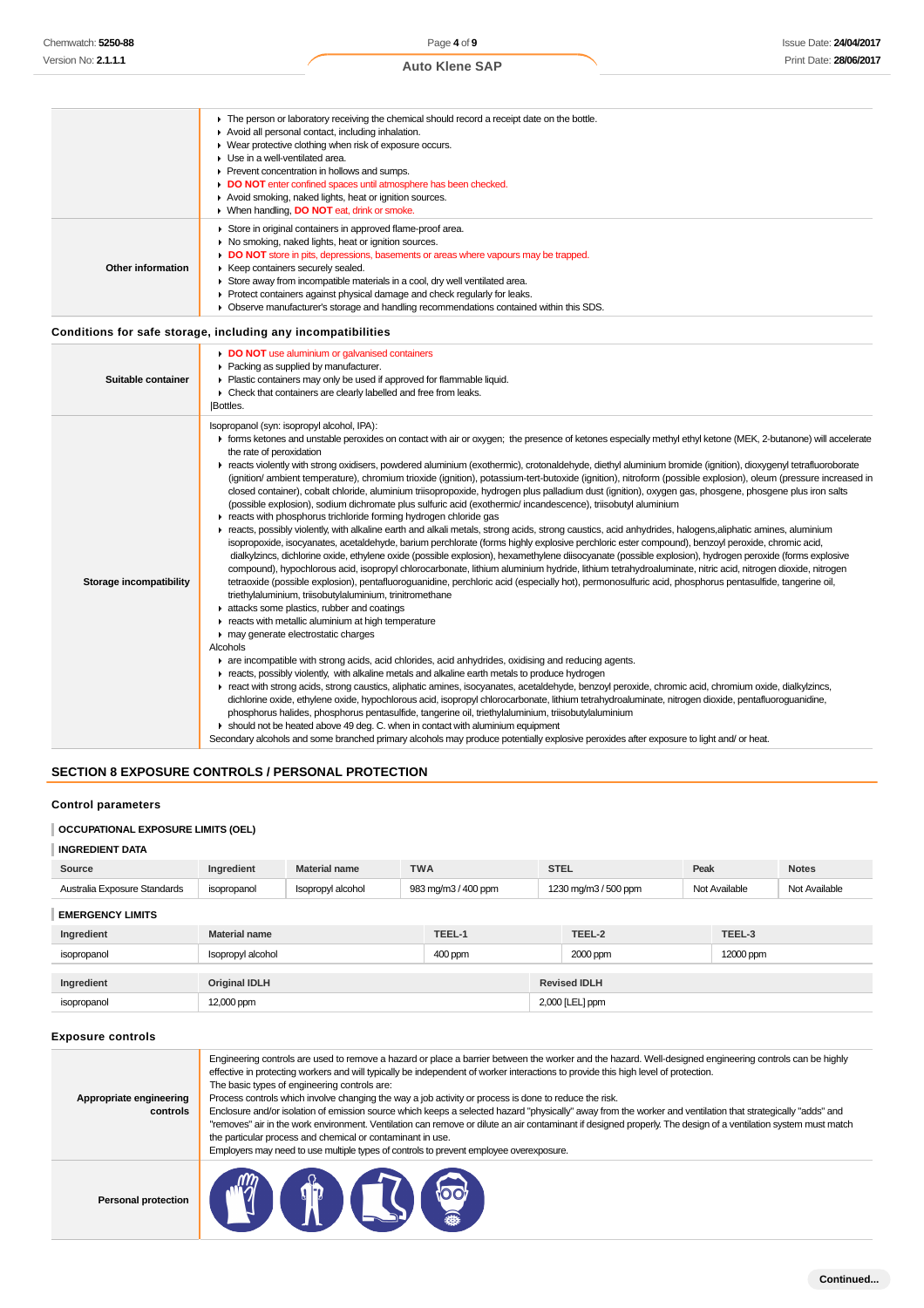| Eye and face protection | Safety glasses with side shields.<br>Chemical goggles.<br>▶ Contact lenses may pose a special hazard; soft contact lenses may absorb and concentrate irritants. A written policy document, describing the wearing of<br>lenses or restrictions on use, should be created for each workplace or task. This should include a review of lens absorption and adsorption for the class of<br>chemicals in use and an account of injury experience. Medical and first-aid personnel should be trained in their removal and suitable equipment should be<br>readily available. In the event of chemical exposure, begin eye irrigation immediately and remove contact lens as soon as practicable.                                                                                                                                                                                                                                                                                                                                                                                                                                 |
|-------------------------|-----------------------------------------------------------------------------------------------------------------------------------------------------------------------------------------------------------------------------------------------------------------------------------------------------------------------------------------------------------------------------------------------------------------------------------------------------------------------------------------------------------------------------------------------------------------------------------------------------------------------------------------------------------------------------------------------------------------------------------------------------------------------------------------------------------------------------------------------------------------------------------------------------------------------------------------------------------------------------------------------------------------------------------------------------------------------------------------------------------------------------|
| <b>Skin protection</b>  | See Hand protection below                                                                                                                                                                                                                                                                                                                                                                                                                                                                                                                                                                                                                                                                                                                                                                                                                                                                                                                                                                                                                                                                                                   |
| Hands/feet protection   | ▶ Wear chemical protective gloves, e.g. PVC.<br>▶ Wear safety footwear or safety gumboots, e.g. Rubber<br>The selection of suitable gloves does not only depend on the material, but also on further marks of quality which vary from manufacturer to manufacturer. Where<br>the chemical is a preparation of several substances, the resistance of the glove material can not be calculated in advance and has therefore to be checked prior<br>to the application.<br>The exact break through time for substances has to be obtained from the manufacturer of the protective gloves and has to be observed when making a final<br>choice.<br>Personal hygiene is a key element of effective hand care. Gloves must only be worn on clean hands. After using gloves, hands should be washed and dried<br>thoroughly. Application of a non-perfumed moisturizer is recommended.                                                                                                                                                                                                                                             |
| <b>Body protection</b>  | See Other protection below                                                                                                                                                                                                                                                                                                                                                                                                                                                                                                                                                                                                                                                                                                                                                                                                                                                                                                                                                                                                                                                                                                  |
| Other protection        | $\triangleright$ Overalls.<br>PVC Apron.<br>PVC protective suit may be required if exposure severe.<br>Eyewash unit.<br>Ensure there is ready access to a safety shower.<br>Some plastic personal protective equipment (PPE) (e.g. gloves, aprons, overshoes) are not recommended as they may produce static<br>electricity.<br>For large scale or continuous use wear tight-weave non-static clothing (no metallic fasteners, cuffs or pockets).<br>Non sparking safety or conductive footwear should be considered. Conductive footwear describes a boot or shoe with a sole made from a<br>conductive compound chemically bound to the bottom components, for permanent control to electrically ground the foot an shall dissipate static<br>electricity from the body to reduce the possibility of ignition of volatile compounds. Electrical resistance must range between 0 to 500,000 ohms.<br>Conductive shoes should be stored in lockers close to the room in which they are worn. Personnel who have been issued conductive footwear should<br>not wear them from their place of work to their homes and return. |
| <b>Thermal hazards</b>  | Not Available                                                                                                                                                                                                                                                                                                                                                                                                                                                                                                                                                                                                                                                                                                                                                                                                                                                                                                                                                                                                                                                                                                               |

#### **Recommended material(s)**

**GLOVE SELECTION INDEX**

Glove selection is based on a modified presentation of the:  **"Forsberg Clothing Performance Index".** The effect(s) of the following substance(s) are taken into account in the **computer-**

**generated** selection: Auto Klene SAP

| <b>Material</b>   | CPI |
|-------------------|-----|
| <b>NEOPRENE</b>   | A   |
| <b>NITRILE</b>    | A   |
| NITRILE+PVC       | A   |
| PE/EVAL/PE        | A   |
| <b>PVC</b>        | B   |
| NAT+NEOPR+NITRILE | C   |
| NATURAL RUBBER    | C   |
| NATURAL+NEOPRENE  | C   |

\* CPI - Chemwatch Performance Index

A: Best Selection

B: Satisfactory; may degrade after 4 hours continuous immersion

C: Poor to Dangerous Choice for other than short term immersion **NOTE**: As a series of factors will influence the actual performance of the glove, a final

selection must be based on detailed observation. -

\* Where the glove is to be used on a short term, casual or infrequent basis, factors such as "feel" or convenience (e.g. disposability), may dictate a choice of gloves which might otherwise be unsuitable following long-term or frequent use. A qualified practitioner should be consulted.

## **SECTION 9 PHYSICAL AND CHEMICAL PROPERTIES**

#### **Information on basic physical and chemical properties**

#### **Respiratory protection**

Type A Filter of sufficient capacity. (AS/NZS 1716 & 1715, EN 143:2000 & 149:2001, ANSI Z88 or national equivalent)

Where the concentration of gas/particulates in the breathing zone, approaches or exceeds the "Exposure Standard" (or ES), respiratory protection is required.

Degree of protection varies with both face-piece and Class of filter; the nature of protection varies with Type of filter.

| <b>Required Minimum</b><br><b>Protection Factor</b> | <b>Half-Face</b><br>Respirator | <b>Full-Face</b><br>Respirator | <b>Powered Air</b><br>Respirator |  |
|-----------------------------------------------------|--------------------------------|--------------------------------|----------------------------------|--|
| up to $10 \times ES$                                | A-AUS                          |                                | A-PAPR-AUS /<br>Class 1          |  |
| up to $50 \times ES$                                |                                | A-AUS / Class 1                | ٠                                |  |
| up to $100 \times ES$                               |                                | $A-2$                          | A-PAPR-2 ^                       |  |

^ - Full-face

A(All classes) = Organic vapours, B AUS or B1 = Acid gasses, B2 = Acid gas or hydrogen cyanide(HCN), B3 = Acid gas or hydrogen cyanide(HCN), E = Sulfur dioxide(SO2), G = Agricultural chemicals,  $K =$  Ammonia(NH3), Hg = Mercury, NO = Oxides of nitrogen, MB = Methyl bromide, AX = Low boiling point organic compounds(below 65 degC)

Cartridge respirators should never be used for emergency ingress or in areas of unknown vapour concentrations or oxygen content. The wearer must be warned to leave the contaminated area immediately on detecting any odours through the respirator. The odour may indicate that the mask is not functioning properly, that the vapour concentration is too high, or that the mask is not properly fitted. Because of these limitations, only restricted use of cartridge respirators is considered appropriate.

| Appearance                                    | Green highly flammable liquid; mixes with water. |                                                   |               |  |  |
|-----------------------------------------------|--------------------------------------------------|---------------------------------------------------|---------------|--|--|
|                                               |                                                  |                                                   |               |  |  |
| <b>Physical state</b>                         | Liquid                                           | Relative density (Water = $1$ )                   | 1.07          |  |  |
| Odour                                         | Not Available                                    | <b>Partition coefficient</b><br>n-octanol / water | Not Available |  |  |
| <b>Odour threshold</b>                        | Not Available                                    | Auto-ignition temperature<br>$(^{\circ}C)$        | Not Available |  |  |
| pH (as supplied)                              | $7-8$                                            | Decomposition<br>temperature                      | Not Available |  |  |
| <b>Melting point / freezing</b><br>point (°C) | Not Available                                    | <b>Viscosity (cSt)</b>                            | Not Available |  |  |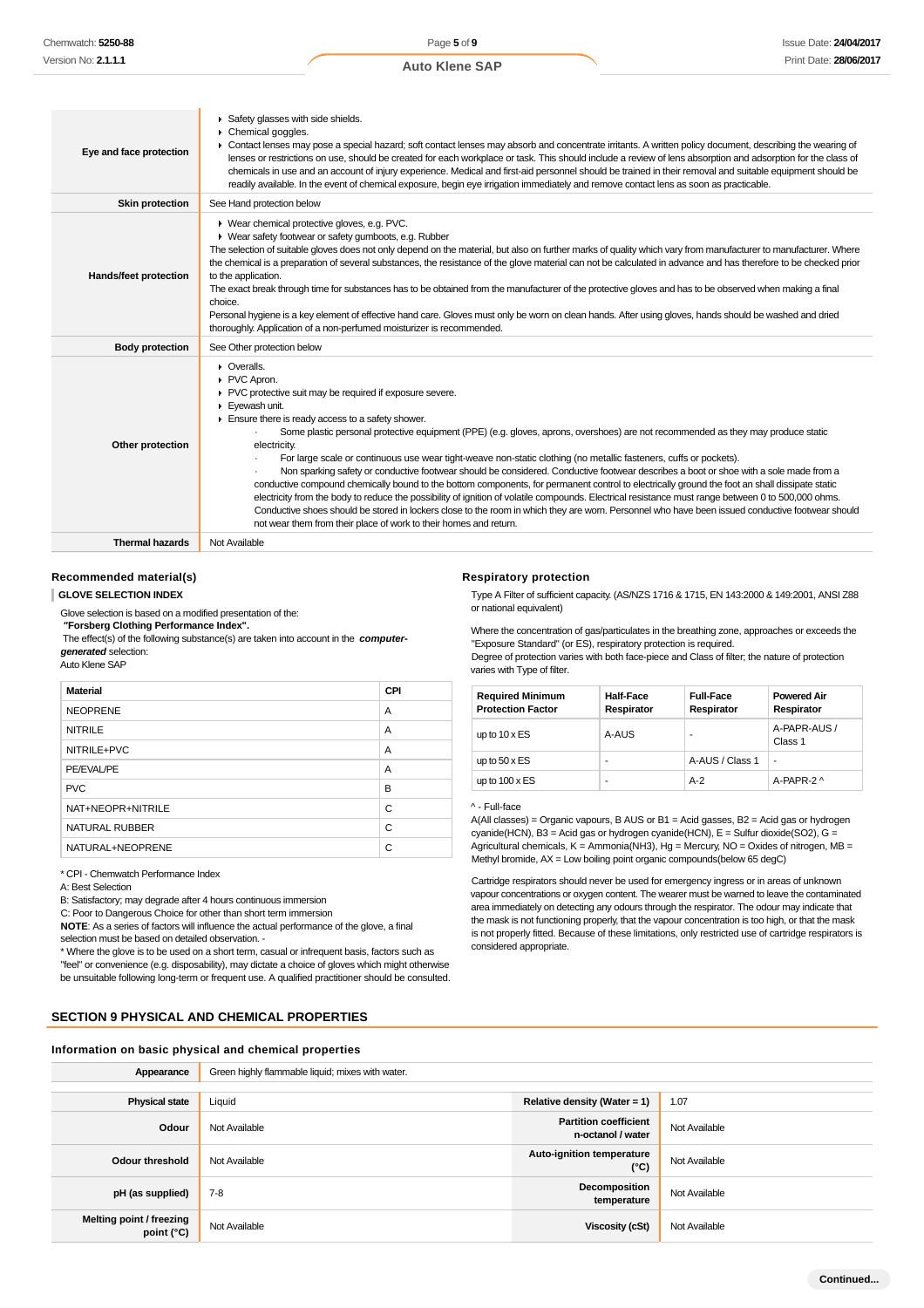| Initial boiling point and<br>boiling range (°C) | Not Available            | Molecular weight (g/mol)               | Not Applicable |
|-------------------------------------------------|--------------------------|----------------------------------------|----------------|
| Flash point (°C)                                | 11.7 (isopropanol)       | <b>Taste</b>                           | Not Available  |
| <b>Evaporation rate</b>                         | Not Available            | <b>Explosive properties</b>            | Not Available  |
| Flammability                                    | <b>HIGHLY FLAMMABLE.</b> | <b>Oxidising properties</b>            | Not Available  |
| Upper Explosive Limit (%)                       | Not Available            | Surface Tension (dyn/cm or<br>$mN/m$ ) | Not Available  |
| Lower Explosive Limit (%)                       | Not Available            | <b>Volatile Component (%vol)</b>       | Not Available  |
| Vapour pressure (kPa)                           | Not Available            | Gas group                              | Not Available  |
| Solubility in water (g/L)                       | Miscible                 | pH as a solution (1%)                  | Not Available  |
| Vapour density $(Air = 1)$                      | Not Available            | VOC g/L                                | Not Available  |

# **SECTION 10 STABILITY AND REACTIVITY**

| Reactivity                                 | See section 7                                                                                                                        |
|--------------------------------------------|--------------------------------------------------------------------------------------------------------------------------------------|
| <b>Chemical stability</b>                  | • Unstable in the presence of incompatible materials.<br>▶ Product is considered stable.<br>Hazardous polymerisation will not occur. |
| Possibility of hazardous<br>reactions      | See section 7                                                                                                                        |
| <b>Conditions to avoid</b>                 | See section 7                                                                                                                        |
| Incompatible materials                     | See section 7                                                                                                                        |
| <b>Hazardous decomposition</b><br>products | See section 5                                                                                                                        |

## **SECTION 11 TOXICOLOGICAL INFORMATION**

## **Information on toxicological effects**

| Inhaled               | and vertigo.<br>Inhalation of vapours or aerosols (mists, fumes), generated by the material during the course of normal handling, may be damaging to the health of the<br>individual.<br>lung damage.<br>behavioural changes. Secondary respiratory depression and failure, as well as low blood pressure and irregular heart rhythms, may follow.<br>The odour of isopropanol may give some warning of exposure, but odour fatigue may occur. Inhalation of isopropanol may produce irritation of the nose and<br>throat with sneezing, sore throat and runny nose.                                                                                                                                                                                                                                                                                                                                                                                                                                                                                                                                                         | Inhalation of vapours may cause drowsiness and dizziness. This may be accompanied by sleepiness, reduced alertness, loss of reflexes, lack of co-ordination,<br>There is some evidence to suggest that the material can cause respiratory irritation in some persons. The body's response to such irritation can cause further<br>Aliphatic alcohols with more than 3-carbons cause headache, dizziness, drowsiness, muscle weakness and delirium, central depression, coma, seizures and |
|-----------------------|------------------------------------------------------------------------------------------------------------------------------------------------------------------------------------------------------------------------------------------------------------------------------------------------------------------------------------------------------------------------------------------------------------------------------------------------------------------------------------------------------------------------------------------------------------------------------------------------------------------------------------------------------------------------------------------------------------------------------------------------------------------------------------------------------------------------------------------------------------------------------------------------------------------------------------------------------------------------------------------------------------------------------------------------------------------------------------------------------------------------------|-------------------------------------------------------------------------------------------------------------------------------------------------------------------------------------------------------------------------------------------------------------------------------------------------------------------------------------------------------------------------------------------------------------------------------------------------------------------------------------------|
| Ingestion             | Swallowing of the liquid may cause aspiration into the lungs with the risk of chemical pneumonitis; serious consequences may result. (ICSC13733)<br>Accidental ingestion of the material may be damaging to the health of the individual.<br>Overexposure to non-ring alcohols causes nervous system symptoms. These include headache, muscle weakness and inco-ordination, giddiness, confusion,<br>delirium and coma.<br>Swallowing 10 millilitres of isopropanol may cause serious injury; 100 millilitres may be fatal if not properly treated. The adult single lethal dose is<br>approximately 250 millilitres. Isopropanol is twice as poisonous as ethanol, and the effects caused are similar, except that isopropanol does not cause an initial<br>feeling of well-being. Swallowing may cause nausea, vomiting and diarrhea; vomiting and stomach inflammation is more prominent with isopropanol than with<br>ethanol. Animals given near-lethal doses also showed inco-ordination, lethargy, inactivity and loss of consciousness.<br>There is evidence that a slight tolerance to isopropanol may be acquired. |                                                                                                                                                                                                                                                                                                                                                                                                                                                                                           |
| <b>Skin Contact</b>   | Repeated exposure may cause skin cracking, flaking or drying following normal handling and use.<br>There is some evidence to suggest that the material may cause mild but significant inflammation of the skin either following direct contact or after a delay of<br>some time. Repeated exposure can cause contact dermatitis which is characterised by redness, swelling and blistering.<br>Most liquid alcohols appear to act as primary skin irritants in humans. Significant percutaneous absorption occurs in rabbits but not apparently in man.<br>Open cuts, abraded or irritated skin should not be exposed to this material<br>Entry into the blood-stream, through, for example, cuts, abrasions or lesions, may produce systemic injury with harmful effects. Examine the skin prior to the use<br>of the material and ensure that any external damage is suitably protected.<br>511ipa                                                                                                                                                                                                                         |                                                                                                                                                                                                                                                                                                                                                                                                                                                                                           |
| Eye                   | This material can cause eye irritation and damage in some persons.<br>Isopropanol vapour may cause mild eye irritation at 400 parts per million. Splashes may cause severe eye irritation, possible burns to the cornea and eye<br>damage. Eye contact may cause tearing and blurring of vision.                                                                                                                                                                                                                                                                                                                                                                                                                                                                                                                                                                                                                                                                                                                                                                                                                             |                                                                                                                                                                                                                                                                                                                                                                                                                                                                                           |
| Chronic               | Substance accumulation, in the human body, may occur and may cause some concern following repeated or long-term occupational exposure.<br>Long term or repeated ingestion exposure of isopropanol may produce incoordination, lethargy and reduced weight gain.<br>Repeated inhalation exposure to isopropanol may produce narcosis, incoordination and liver degeneration. Animal data show developmental effects only at<br>exposure levels that produce toxic effects in the adult animals. Isopropanol does not cause genetic damage in bacterial or mammalian cell cultures or in<br>animals.<br>There are inconclusive reports of human sensitisation from skin contact with isopropanol. Chronic alcoholics are more tolerant of systemic isopropanol than<br>are persons who do not consume alcohol; alcoholics have survived as much as 500 ml. of 70% isopropanol.                                                                                                                                                                                                                                                 |                                                                                                                                                                                                                                                                                                                                                                                                                                                                                           |
|                       | <b>TOXICITY</b>                                                                                                                                                                                                                                                                                                                                                                                                                                                                                                                                                                                                                                                                                                                                                                                                                                                                                                                                                                                                                                                                                                              | <b>IRRITATION</b>                                                                                                                                                                                                                                                                                                                                                                                                                                                                         |
| <b>Auto Klene SAP</b> | Not Available                                                                                                                                                                                                                                                                                                                                                                                                                                                                                                                                                                                                                                                                                                                                                                                                                                                                                                                                                                                                                                                                                                                | Not Available                                                                                                                                                                                                                                                                                                                                                                                                                                                                             |
| isopropanol           | <b>TOXICITY</b><br>Dermal (rabbit) LD50: 12800 mg/kg <sup>[2]</sup>                                                                                                                                                                                                                                                                                                                                                                                                                                                                                                                                                                                                                                                                                                                                                                                                                                                                                                                                                                                                                                                          | <b>IRRITATION</b><br>Eye (rabbit): 10 mg - moderate                                                                                                                                                                                                                                                                                                                                                                                                                                       |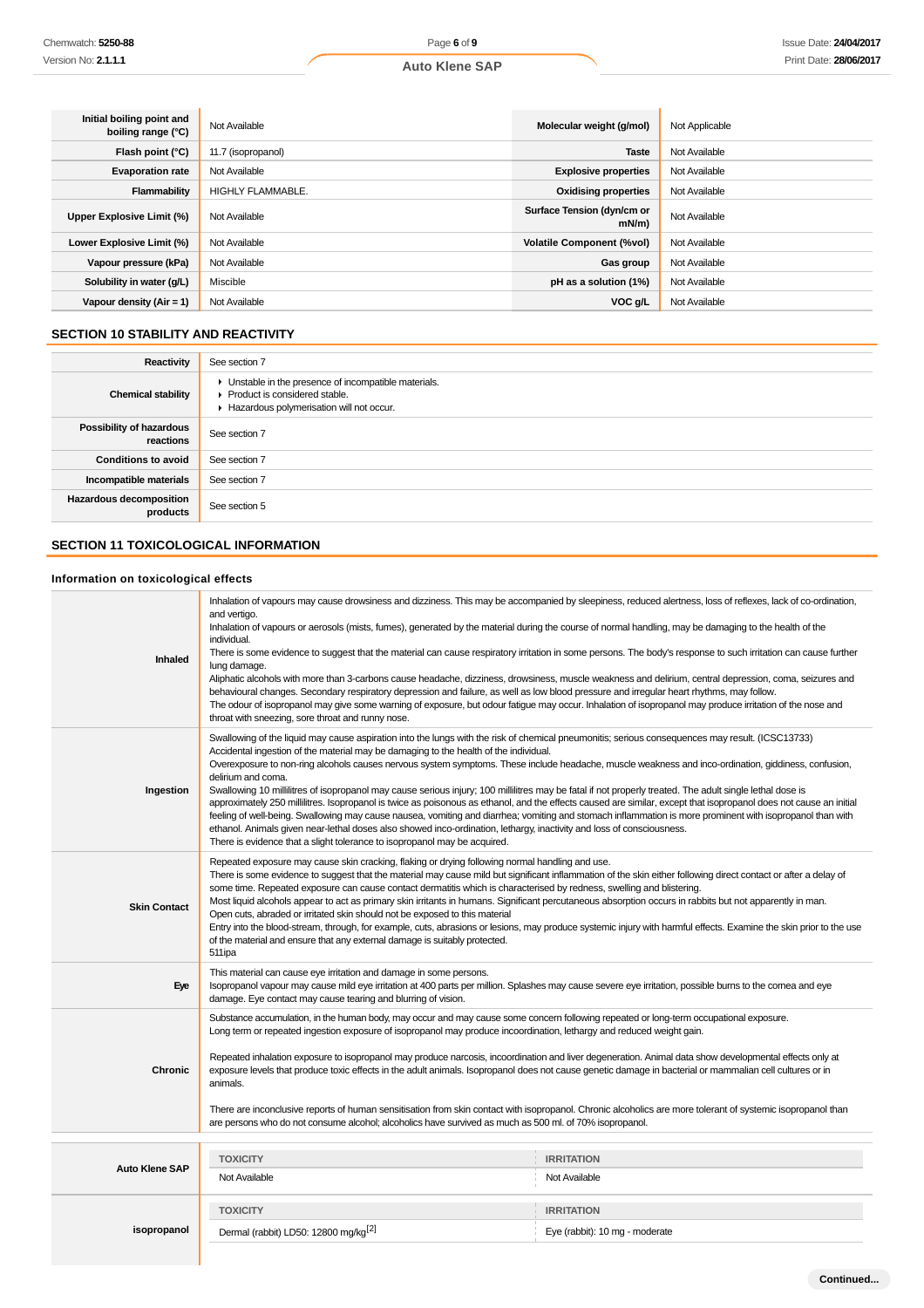|                                             | Inhalation (rat) LC50: 32000 ppm/8hr <sup>[2]</sup>                                                                                                                                                                                                                                                                                                                                                                                                                                                                                                                                                                                                                                                                                                                                                                                                                                                                                                                |                                 | Eye (rabbit): 100 mg - SEVERE                                                                                                                                                                            |
|---------------------------------------------|--------------------------------------------------------------------------------------------------------------------------------------------------------------------------------------------------------------------------------------------------------------------------------------------------------------------------------------------------------------------------------------------------------------------------------------------------------------------------------------------------------------------------------------------------------------------------------------------------------------------------------------------------------------------------------------------------------------------------------------------------------------------------------------------------------------------------------------------------------------------------------------------------------------------------------------------------------------------|---------------------------------|----------------------------------------------------------------------------------------------------------------------------------------------------------------------------------------------------------|
|                                             | Oral (rat) LD50: 5000 mg/kg <sup>[2]</sup>                                                                                                                                                                                                                                                                                                                                                                                                                                                                                                                                                                                                                                                                                                                                                                                                                                                                                                                         |                                 | Eye (rabbit): 100mg/24hr-moderate                                                                                                                                                                        |
|                                             |                                                                                                                                                                                                                                                                                                                                                                                                                                                                                                                                                                                                                                                                                                                                                                                                                                                                                                                                                                    | Skin (rabbit): 500 mg - mild    |                                                                                                                                                                                                          |
| Legend:                                     | 1. Value obtained from Europe ECHA Registered Substances - Acute toxicity 2.* Value obtained from manufacturer's SDS. Unless otherwise specified data<br>extracted from RTECS - Register of Toxic Effect of chemical Substances                                                                                                                                                                                                                                                                                                                                                                                                                                                                                                                                                                                                                                                                                                                                    |                                 |                                                                                                                                                                                                          |
|                                             |                                                                                                                                                                                                                                                                                                                                                                                                                                                                                                                                                                                                                                                                                                                                                                                                                                                                                                                                                                    |                                 |                                                                                                                                                                                                          |
| <b>ISOPROPANOL</b>                          | Isopropanol is irritating to the eyes, nose and throat but generally not to the skin. Prolonged high dose exposure may also produce depression of the central<br>nervous system and drowsiness. Few have reported skin irritation. It can be absorbed from the skin or when inhaled. Intentional swallowing is common<br>particularly among alcoholics or suicide victims and also leads to fainting, breathing difficulty, nausea, vomiting and headache. In the absence of<br>unconsciousness, recovery usually occurred. Repeated doses may damage the kidneys.<br>The material may cause skin irritation after prolonged or repeated exposure and may produce on contact skin redness, swelling, the production of vesicles,<br>scaling and thickening of the skin.<br>The substance is classified by IARC as Group 3:<br>NOT classifiable as to its carcinogenicity to humans.<br>Evidence of carcinogenicity may be inadequate or limited in animal testing. |                                 |                                                                                                                                                                                                          |
| <b>Acute Toxicity</b>                       | ⊚                                                                                                                                                                                                                                                                                                                                                                                                                                                                                                                                                                                                                                                                                                                                                                                                                                                                                                                                                                  | Carcinogenicity                 | $\circ$                                                                                                                                                                                                  |
| <b>Skin Irritation/Corrosion</b>            | ல                                                                                                                                                                                                                                                                                                                                                                                                                                                                                                                                                                                                                                                                                                                                                                                                                                                                                                                                                                  | Reproductivity                  | $\circledcirc$                                                                                                                                                                                           |
| <b>Serious Eye</b><br>Damage/Irritation     | v                                                                                                                                                                                                                                                                                                                                                                                                                                                                                                                                                                                                                                                                                                                                                                                                                                                                                                                                                                  | <b>STOT - Single Exposure</b>   | ✔                                                                                                                                                                                                        |
| <b>Respiratory or Skin</b><br>sensitisation | ⊚                                                                                                                                                                                                                                                                                                                                                                                                                                                                                                                                                                                                                                                                                                                                                                                                                                                                                                                                                                  | <b>STOT - Repeated Exposure</b> | $\circledcirc$                                                                                                                                                                                           |
| <b>Mutagenicity</b>                         | ര                                                                                                                                                                                                                                                                                                                                                                                                                                                                                                                                                                                                                                                                                                                                                                                                                                                                                                                                                                  | <b>Aspiration Hazard</b>        | $\circ$                                                                                                                                                                                                  |
|                                             |                                                                                                                                                                                                                                                                                                                                                                                                                                                                                                                                                                                                                                                                                                                                                                                                                                                                                                                                                                    | Legend:                         | $\blacktriangleright$ - Data available but does not fill the criteria for classification<br>$\blacktriangleright$ - Data available to make classification<br>- Data Not Available to make classification |

#### **SECTION 12 ECOLOGICAL INFORMATION**

|                       | <b>ENDPOINT</b>   | <b>TEST DURATION (HR)</b> | <b>SPECIES</b>                | VALUE             | <b>SOURCE</b>       |
|-----------------------|-------------------|---------------------------|-------------------------------|-------------------|---------------------|
| <b>Auto Klene SAP</b> | Not<br>Applicable | Not Applicable            | Not Applicable                | Not<br>Applicable | Not<br>Applicable   |
| isopropanol           | <b>ENDPOINT</b>   | <b>TEST DURATION (HR)</b> | <b>SPECIES</b>                | VALUE             | <b>SOURCE</b>       |
|                       | <b>LC50</b>       | 96                        | Fish                          | 183.844mg/L       | 3                   |
|                       | <b>EC50</b>       | 48                        | Crustacea                     | 12500mg/L         | 5                   |
|                       | <b>EC50</b>       | 96                        | Algae or other aquatic plants | 993.232mg/L       | ⊦ 3                 |
|                       | <b>EC29</b>       | 504                       | Crustacea                     | $=100$ mg/L       |                     |
|                       | <b>NOEC</b>       | 5760                      | Fish                          | $0.02$ mg/L       | 4<br>$\mathbb{R}^n$ |

**Legend:** Extracted from 1. IUCLID Toxicity Data 2. Europe ECHA Registered Substances - Ecotoxicological Information - Aquatic Toxicity 3. EPIWIN Suite V3.12 (QSAR) - Aquatic Toxicity Data (Estimated) 4. US EPA, Ecotox database - Aquatic Toxicity Data 5. ECETOC Aquatic Hazard Assessment Data 6. NITE (Japan) - Bioconcentration Data 7. METI (Japan) - Bioconcentration Data 8. Vendor Data

For Isopropanol (IPA): log Kow: -0.16- 0.28; Half-life (hr) air: 33-84; Half-life (hr) H2O surface water: 130; Henry's atm m3 /mol: 8.07E-06; BOD 5: 1.19,60%; COD: 1.61-2.30, 97%; ThOD: 2.4; BOD 20: >70%.

Environmental Fate: IPA is expected to partition primarily to the aquatic compartment (77.7%) with the remainder to the air (22.3%). Overall, IPA presents a low potential hazard to aquatic or terrestrial biota.

Aquatic Fate: IPA has been shown to biodegrade rapidly in aerobic, aqueous biodegradation tests and therefore, would not be expected to persist in aquatic habitats. IPA is expected to volatilize slowly from water. The calculated half-life for the volatilization from surface water (1 meter depth) is predicted to range from 4 days (from a river) to 31 days (from a lake). Hydrolysis is not considered a significant degradation process for IPA, however; aerobic biodegradation of IPA has been shown to occur rapidly under non-acclimated conditions. **DO NOT** discharge into sewer or waterways.

## **Persistence and degradability**

| Ingredient  | Persistence: Water/Soil   | Persistence: Air         |
|-------------|---------------------------|--------------------------|
| isopropanol | LOW (Half-life = 14 days) | $'$ (Half-life = 3 days) |
|             |                           |                          |

## **Bioaccumulative potential**

| Ingredient  | <b>Bioaccumulation</b> |
|-------------|------------------------|
| isopropanol | LOW (LogKOW = $0.05$ ) |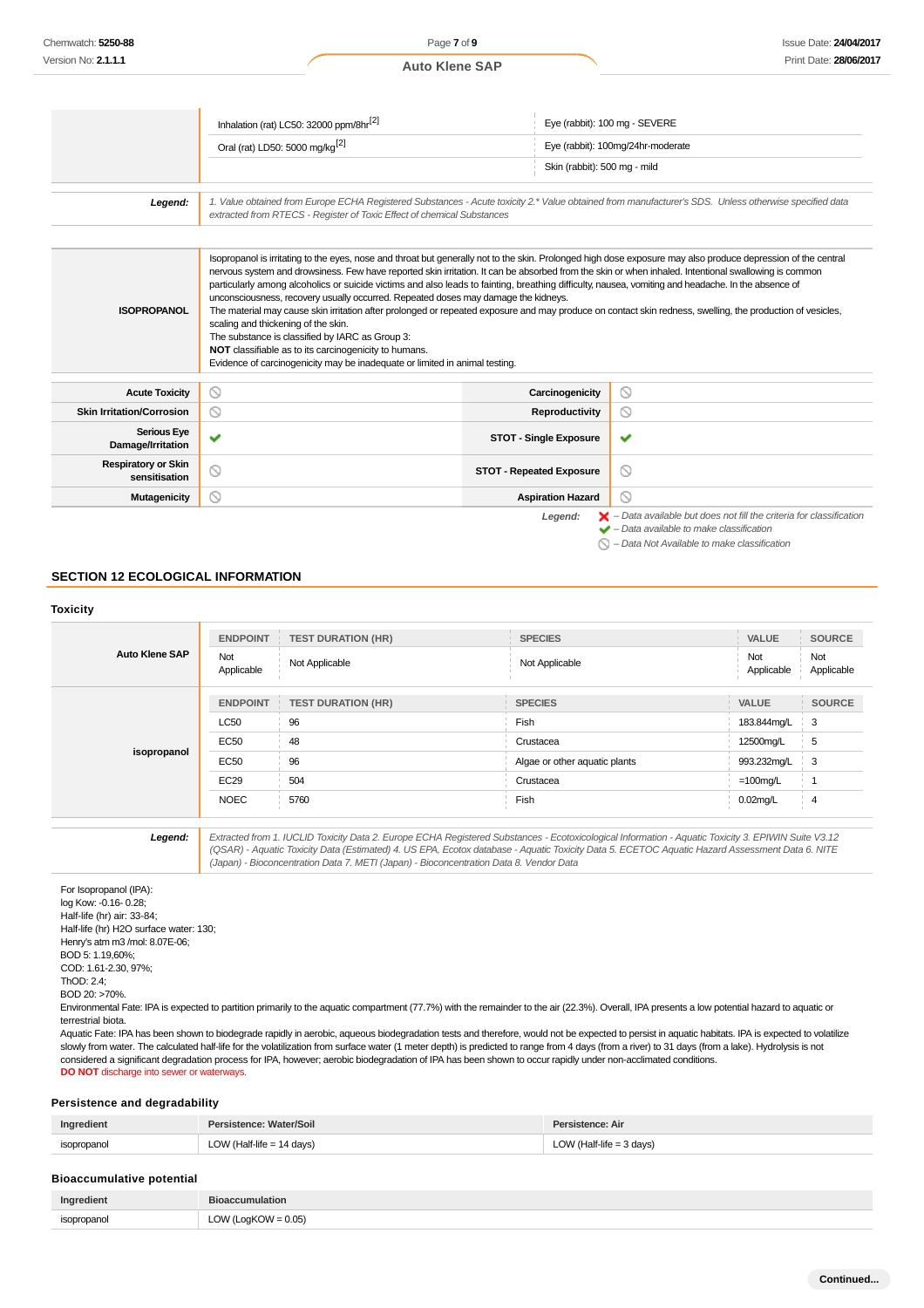# **Mobility in soil**

| Ingredient  | Mobility                       |
|-------------|--------------------------------|
| isopropanol | 1.06<br>HIGF<br>1 I K I<br>. . |
|             |                                |

## **SECTION 13 DISPOSAL CONSIDERATIONS**

| Waste treatment methods                |                                                                                                                                                                                                                                                                                                                                                                                                                                                                                                                                                                                                                                                                                                                                                                                                                                                                                                                                                                                                                                                                                                                                                                                                                                                                                                                                                                                                                                                                                                                                                                                                                                                                                                                                                                                      |
|----------------------------------------|--------------------------------------------------------------------------------------------------------------------------------------------------------------------------------------------------------------------------------------------------------------------------------------------------------------------------------------------------------------------------------------------------------------------------------------------------------------------------------------------------------------------------------------------------------------------------------------------------------------------------------------------------------------------------------------------------------------------------------------------------------------------------------------------------------------------------------------------------------------------------------------------------------------------------------------------------------------------------------------------------------------------------------------------------------------------------------------------------------------------------------------------------------------------------------------------------------------------------------------------------------------------------------------------------------------------------------------------------------------------------------------------------------------------------------------------------------------------------------------------------------------------------------------------------------------------------------------------------------------------------------------------------------------------------------------------------------------------------------------------------------------------------------------|
| <b>Product / Packaging</b><br>disposal | Legislation addressing waste disposal requirements may differ by country, state and/or territory. Each user must refer to laws operating in their area. In some<br>areas, certain wastes must be tracked.<br>A Hierarchy of Controls seems to be common - the user should investigate:<br>$\blacktriangleright$ Reduction<br>$\triangleright$ Reuse<br>$\triangleright$ Recycling<br>• Disposal (if all else fails)<br>This material may be recycled if unused, or if it has not been contaminated so as to make it unsuitable for its intended use. If it has been contaminated, it may be<br>possible to reclaim the product by filtration, distillation or some other means. Shelf life considerations should also be applied in making decisions of this type.<br>Note that properties of a material may change in use, and recycling or reuse may not always be appropriate.<br>• DO NOT allow wash water from cleaning or process equipment to enter drains.<br>It may be necessary to collect all wash water for treatment before disposal.<br>In all cases disposal to sewer may be subject to local laws and regulations and these should be considered first.<br>• Where in doubt contact the responsible authority.<br>Recycle wherever possible.<br>► Consult manufacturer for recycling options or consult local or regional waste management authority for disposal if no suitable treatment or disposal facility<br>can be identified.<br>• Dispose of by: burial in a land-fill specifically licensed to accept chemical and / or pharmaceutical wastes or Incineration in a licensed apparatus (after<br>admixture with suitable combustible material).<br>Decontaminate empty containers. Observe all label safeguards until containers are cleaned and destroyed. |

# **SECTION 14 TRANSPORT INFORMATION**

| <b>Labels Required</b>          |                                                                                                                                                                              |                                 |  |
|---------------------------------|------------------------------------------------------------------------------------------------------------------------------------------------------------------------------|---------------------------------|--|
|                                 |                                                                                                                                                                              |                                 |  |
| <b>Marine Pollutant</b>         | <b>NO</b>                                                                                                                                                                    |                                 |  |
| <b>HAZCHEM</b>                  | $-2YE$                                                                                                                                                                       |                                 |  |
| Land transport (ADG)            |                                                                                                                                                                              |                                 |  |
| <b>UN number</b>                | 1219                                                                                                                                                                         |                                 |  |
| UN proper shipping name         | ISOPROPANOL (ISOPROPYL ALCOHOL)                                                                                                                                              |                                 |  |
| Transport hazard class(es)      | Class<br>3<br>Not Applicable<br>Subrisk                                                                                                                                      |                                 |  |
| Packing group                   | $\mathbf{II}$                                                                                                                                                                |                                 |  |
| <b>Environmental hazard</b>     | Not Applicable                                                                                                                                                               |                                 |  |
| Special precautions for user    | Special provisions<br>Not Applicable<br>1 <sub>L</sub><br>Limited quantity                                                                                                   |                                 |  |
| Air transport (ICAO-IATA / DGR) |                                                                                                                                                                              |                                 |  |
| <b>UN number</b>                | 1219                                                                                                                                                                         |                                 |  |
| UN proper shipping name         | Isopropanol; Isopropyl alcohol                                                                                                                                               |                                 |  |
| Transport hazard class(es)      | $\sqrt{3}$<br><b>ICAO/IATA Class</b><br>ICAO / IATA Subrisk<br>Not Applicable<br><b>ERG Code</b><br>3L                                                                       |                                 |  |
| Packing group                   | $\mathbf{II}$                                                                                                                                                                |                                 |  |
| <b>Environmental hazard</b>     | Not Applicable                                                                                                                                                               |                                 |  |
| Special precautions for user    | Special provisions<br>Cargo Only Packing Instructions<br>Cargo Only Maximum Qty / Pack<br>Passenger and Cargo Packing Instructions<br>Passenger and Cargo Maximum Qty / Pack | A180<br>364<br>60L<br>353<br>5L |  |
|                                 | Passenger and Cargo Limited Quantity Packing Instructions<br>Passenger and Cargo Limited Maximum Qty / Pack                                                                  | Y341<br>1 <sub>L</sub>          |  |